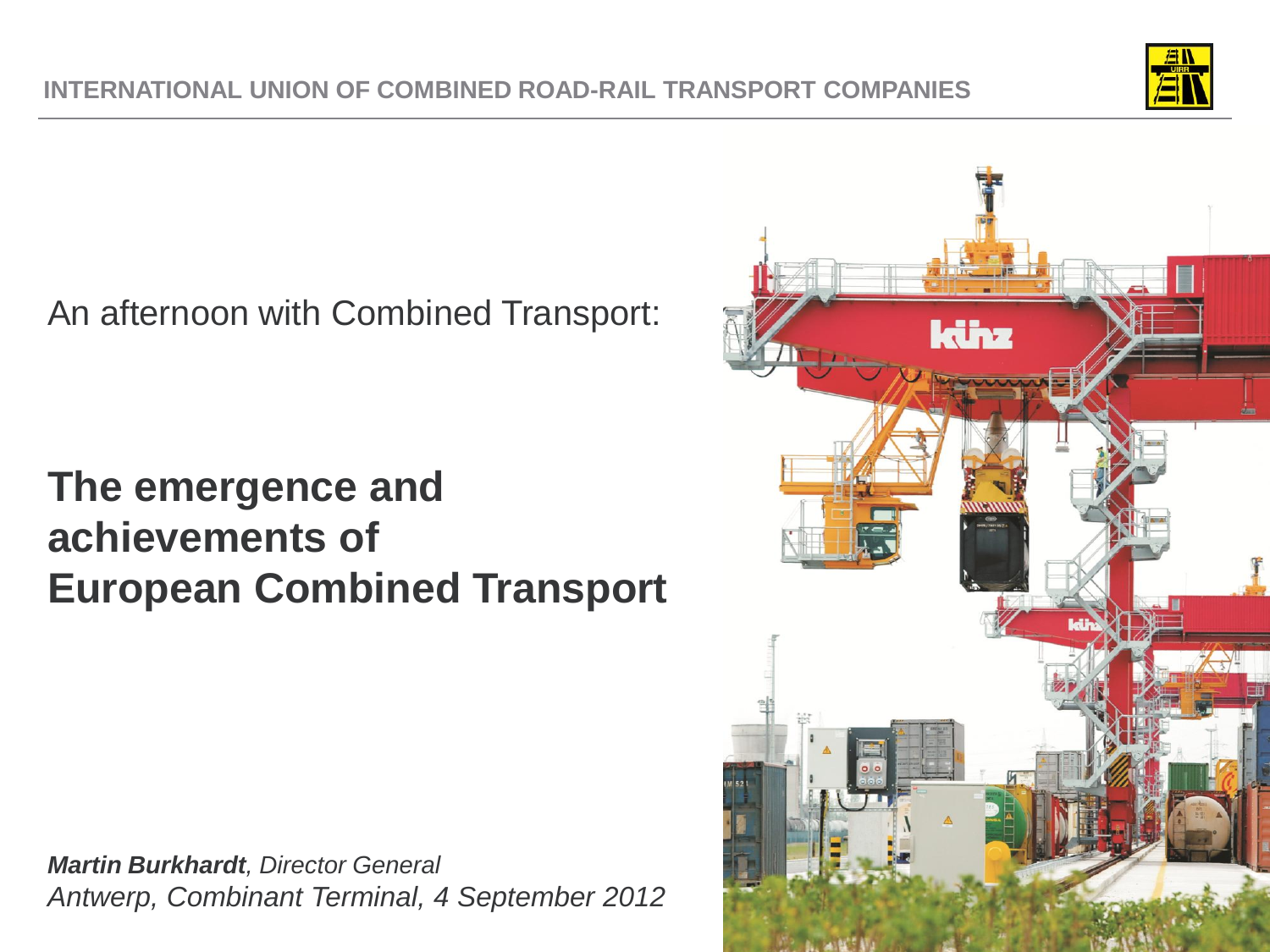

Mission:

**Development of** 

**Road - Rail** 

## **Combined Transport**



### **LIAISON OFFICE BRUSSELS**

- **Promotion**
- **Coordination**
- **Service centre**
- **Projects**
- **Seat: Montoyerstreet 31 box 11 1000 Brussels (Belgium) www.uirr.com headoffice.brussels@uirr.com**

#### **MEMBER COMPANIES (17 CT operators)**

- **Organisation and marketing of CT**
- **Supply of (full) train capacities on a European-wide network**
- **Provision of wagons and state-ofthe art IT systems**
- **Management of terminals**
- **Seats in 15 (EU/non EU) countries** • **Representing 50% of European CT**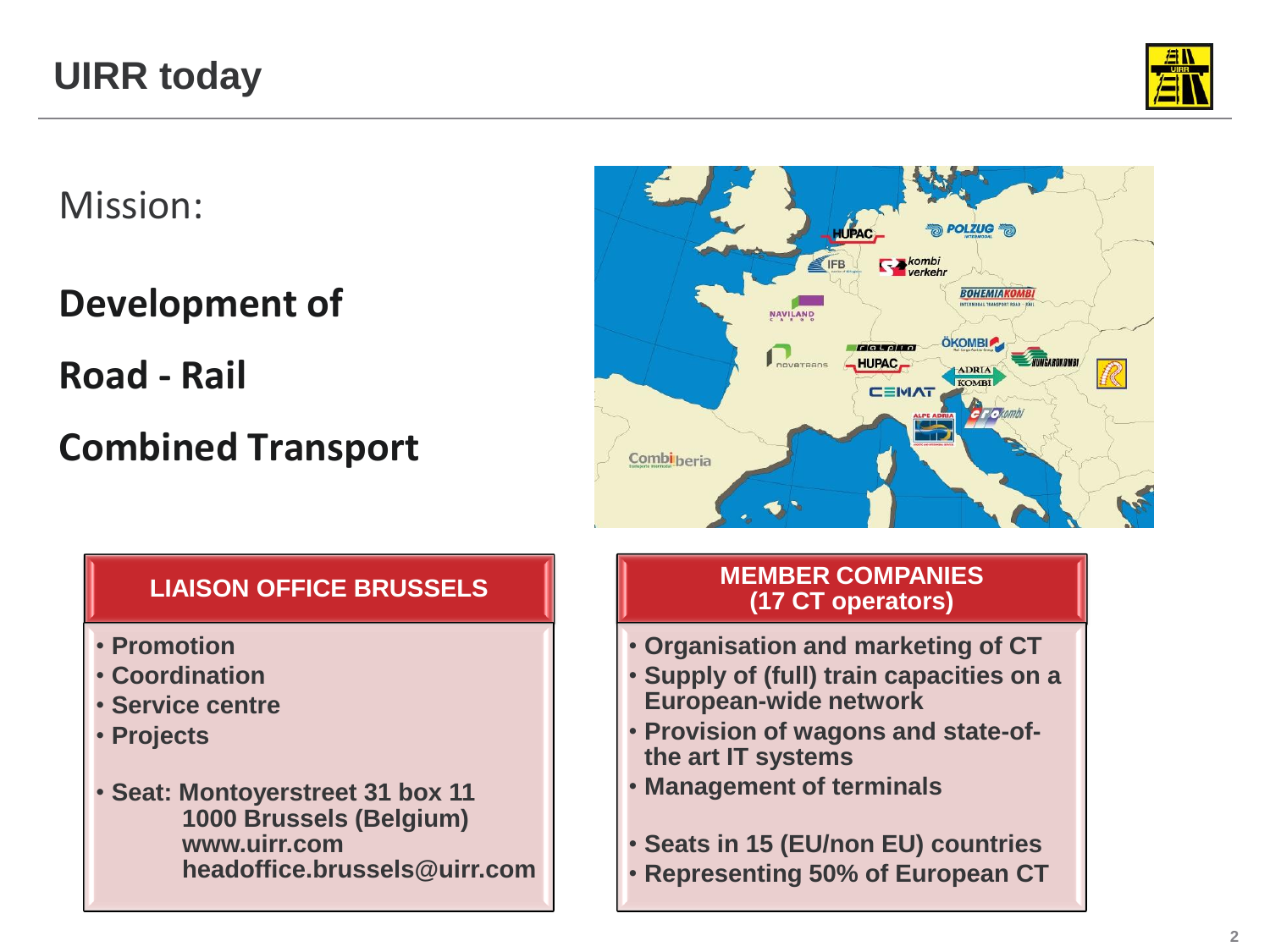

Background development in the sixties: decrease of rail freight, in-crease of road transport, congestion, social costs, accidents, oil crisis

- 1948 National container companies (CNC later TFG)
- $\Rightarrow$
- 1967 Intercontainer, 100% daughter company of RUs for Container Transport

*in parallel*

- 1953 Founding of (initially national) road-rail CT operators with  $\Rightarrow$
- 1969 majority participation of road hauliers and railways in minority
- 1970 Founding of **UIRR** by 8 road-rail operators

(from IT, FR, NL, BE, CH, SE, DE, AT)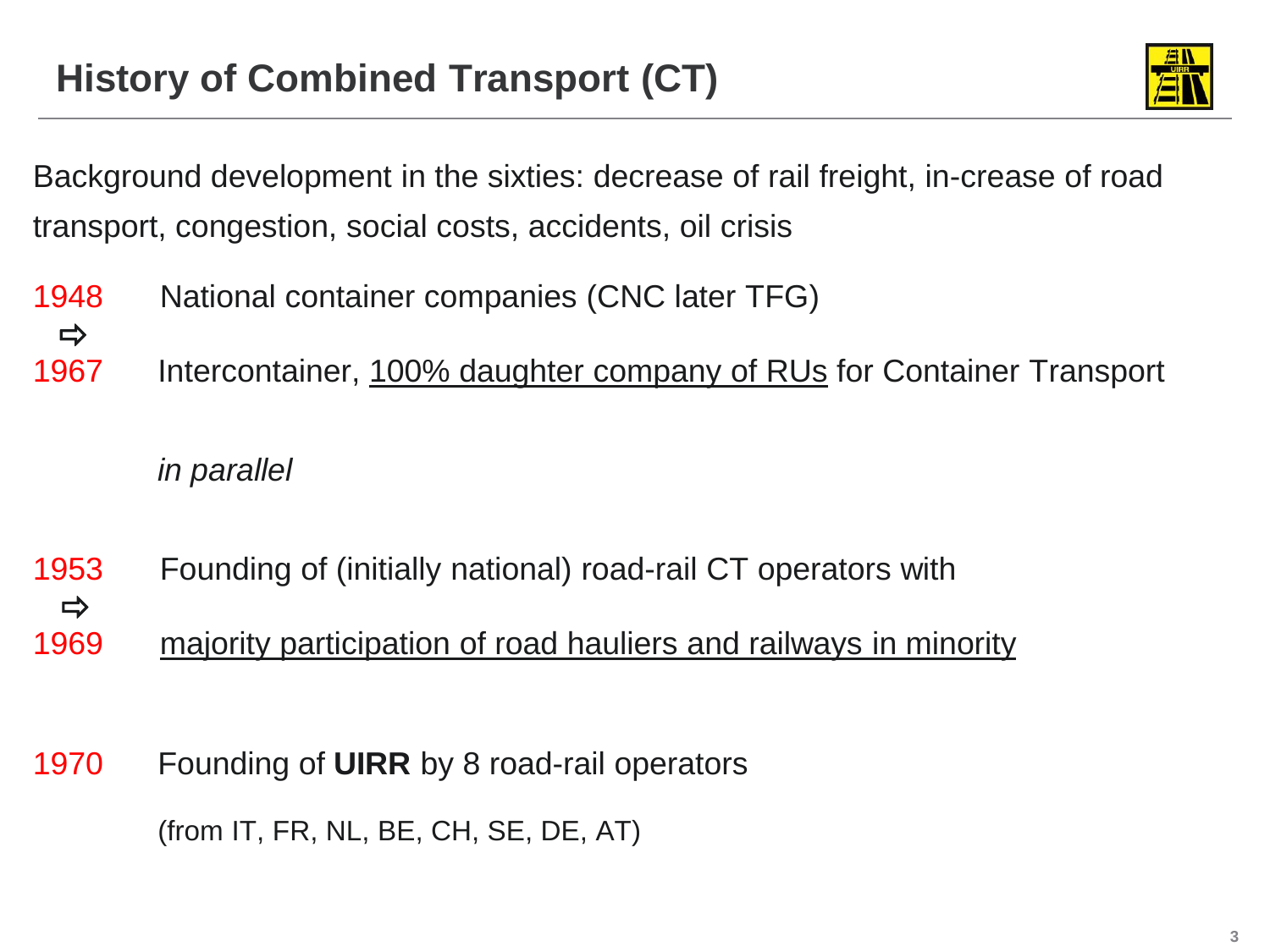

Market split until end of the eighties:

- Intercontainer and national container companies for hinterland transport of maritime containers in concurrence with road hauliers
- UIRR companies for transport of continental "road" units in cooperation with road hauliers / logistics companies

Initial character of UIRR companies:

- Seen from the RUs: marketing towards road hauliers
- Seen from road hauliers: UIRR operators to organise the access to rail

**More than thousand road haulage and logistic companies, as well as their associations were/are shareholders of UIRR operators.**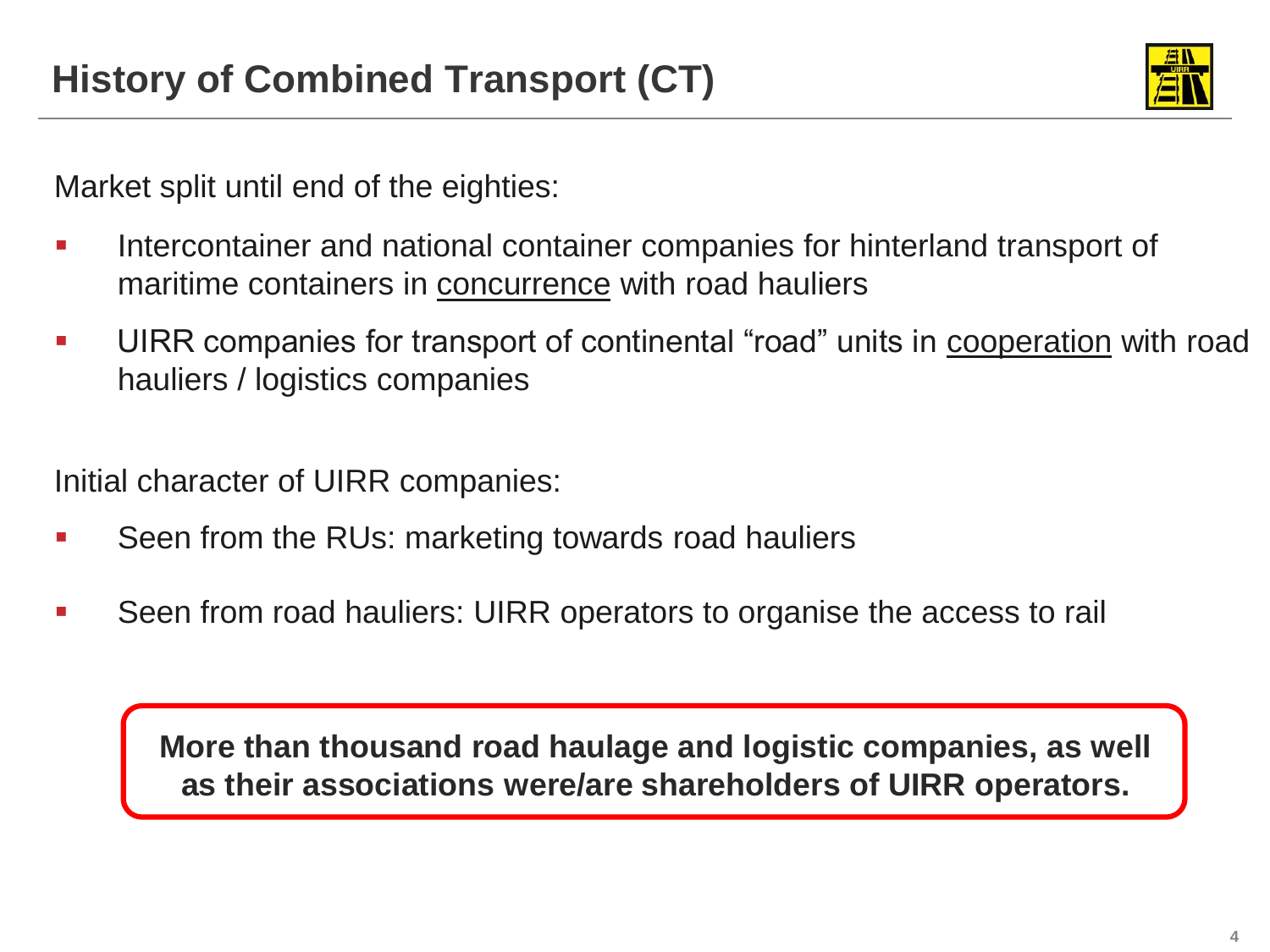

Market opening of European rail freight

- End of CT market duality: every operator may transport every type of loading unit
- CT-operators lost their national character, may offer international transport either in cooperation, or on their own
- UIC-RUs increased their ownership in UIRR members (from minority to majority shareholding)
- Operators fully owned by RUs may become members of UIRR
- **Intercontainer-Interfrigo gave up its activity in 2010**
- New operators emerge: shippers and big logistics companies organising trains for their own account, or RUs as operators
- **Most UIRR companies remain general (neutral) operators**
- Concentration: Smaller operators merged or became agents of bigger operators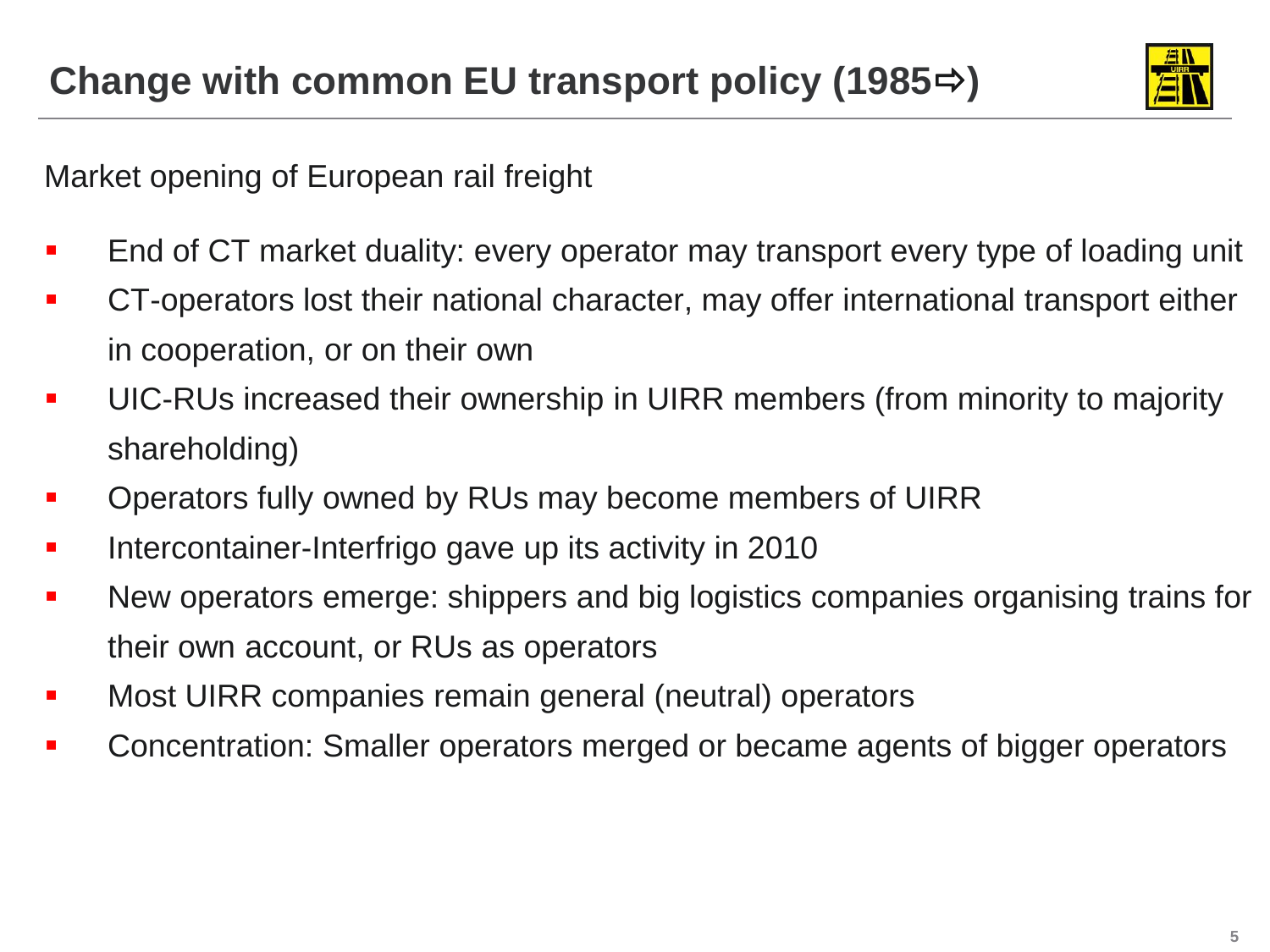

As RUs were administered as public authorities, customers were obliged to make pressure for technical and organisational innovation (often supported by individual RU employees committed to CT):

- Universal portal cranes with grapple arms for every type of unit
- **If the lest in solution in mobile cranes for flexibility**
- **Development of the universal pocket and articulated wagons**
- Initiatives to extend the allowed rail loading gauge
- **If** Instead of shunting: exchange of groups of wagons
- **Direct and shuttle trains (today 95% of CT)**
- **EXEC** Gateway Concept: ILUs exchanged between direct trains
- **UIRR data message, reference databases and CESAR (tracking & tracing)**
- **Founding of and contracts with private traction service providers**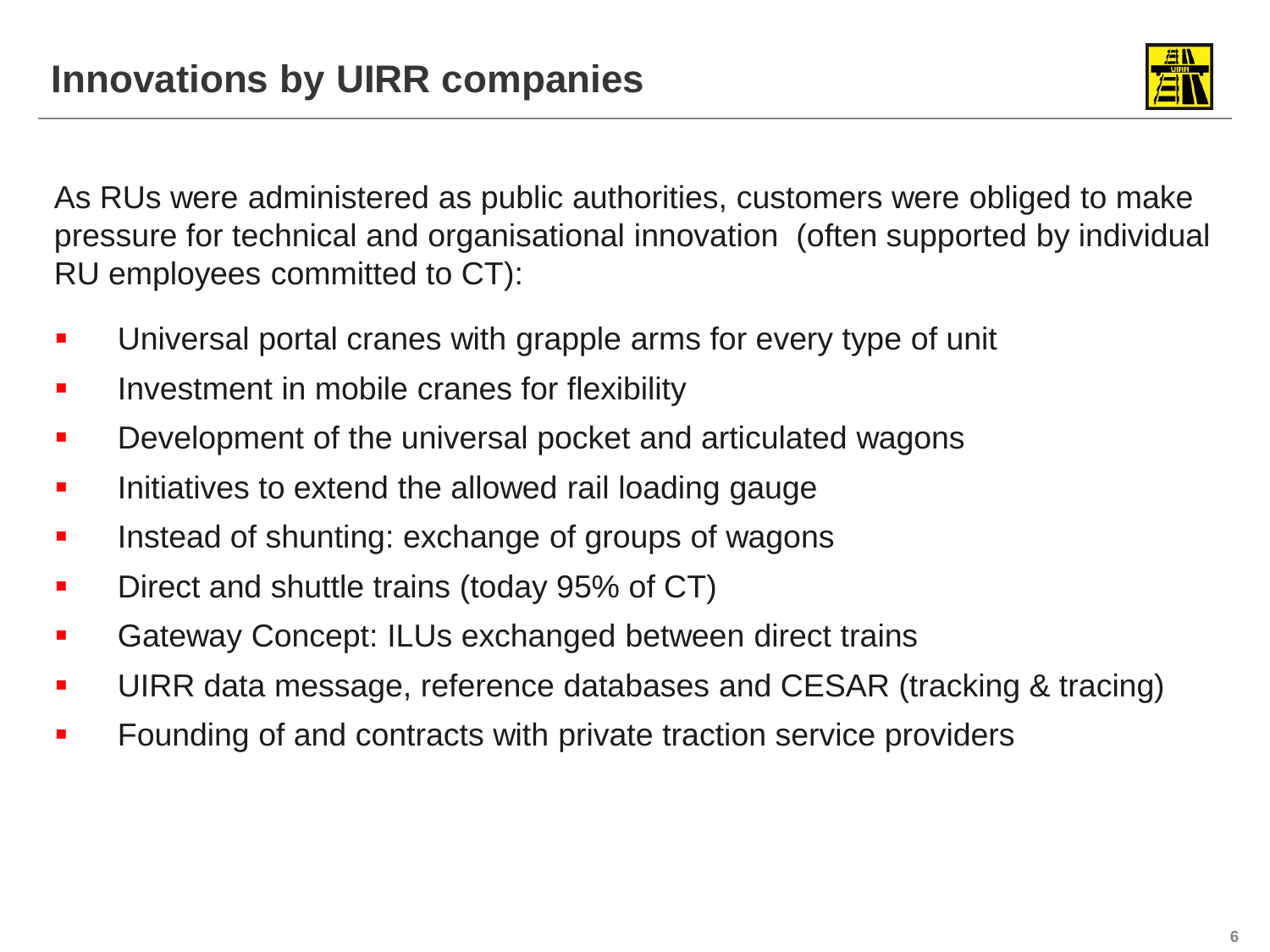

UIRR is a neutral organisation with the exclusive mission to promote road-rail Combined Transport, and thereby modal shift from road to rail:

- Favourable (political) framework conditions
- Public investment in rail infrastructure and terminals
- **Studies and services to support CT**
- **European harmonisation and standardisation**

UIRR is open to every independent CT operators and terminal managers

UIRR members are prime customers of quality rail freight services:

- Most incumbent RUs have been extended to global logistics companies, sometimes with more turnover in road haulage than rail freight
- **CT** operators focus on modal shift of their road customers to rail and on rail transport of maritime containers

The development of Combined Transport has outperformed every forecast.

- 12.000 truckloads are shifted to rail daily by UIRR members over long distances (in unaccompanied international traffic average 730 km)
- CT represented one third of rail freight performance (tkm) in 2011.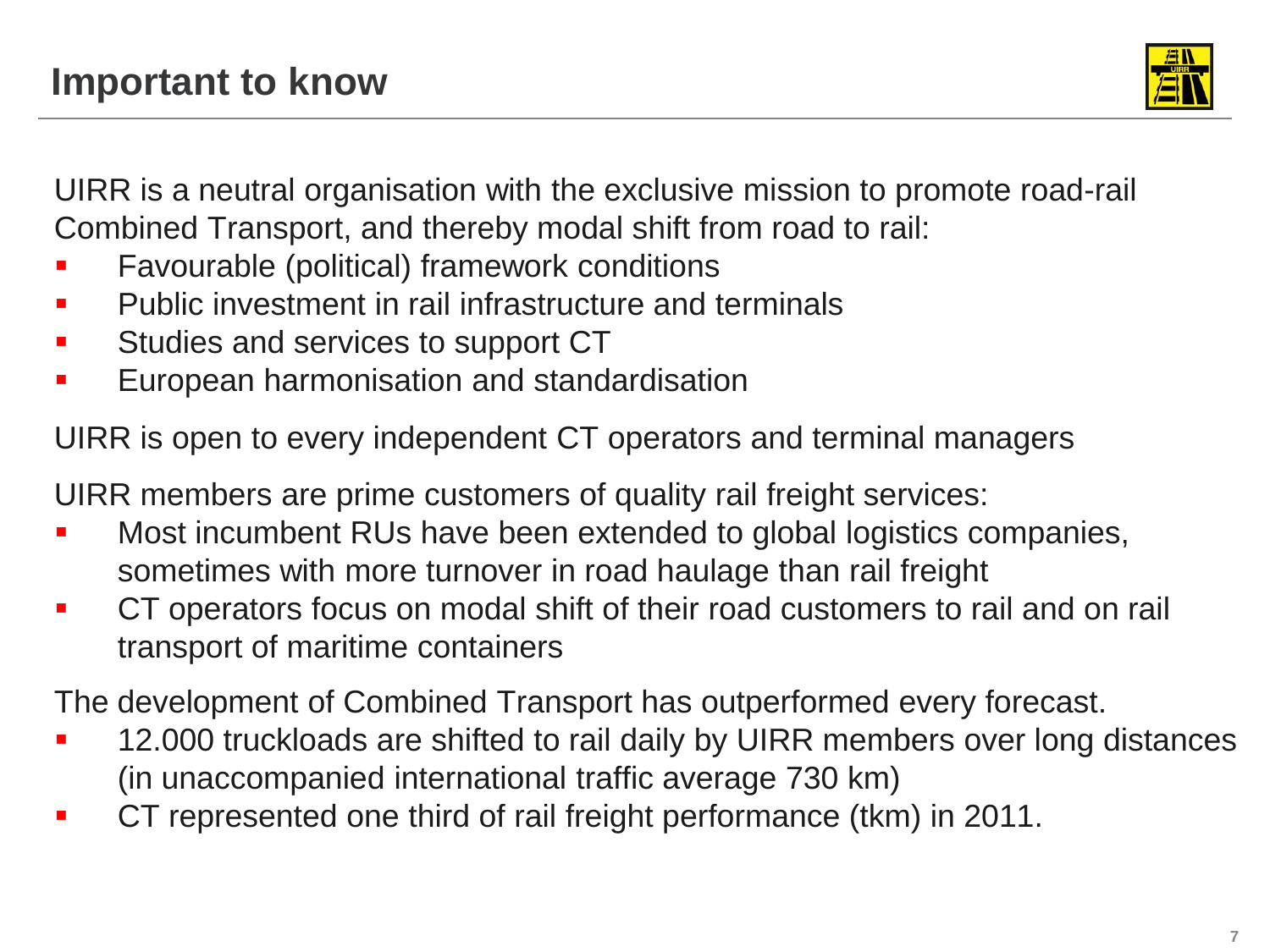### **Visit of Combinant Terminal: CT in Practice**